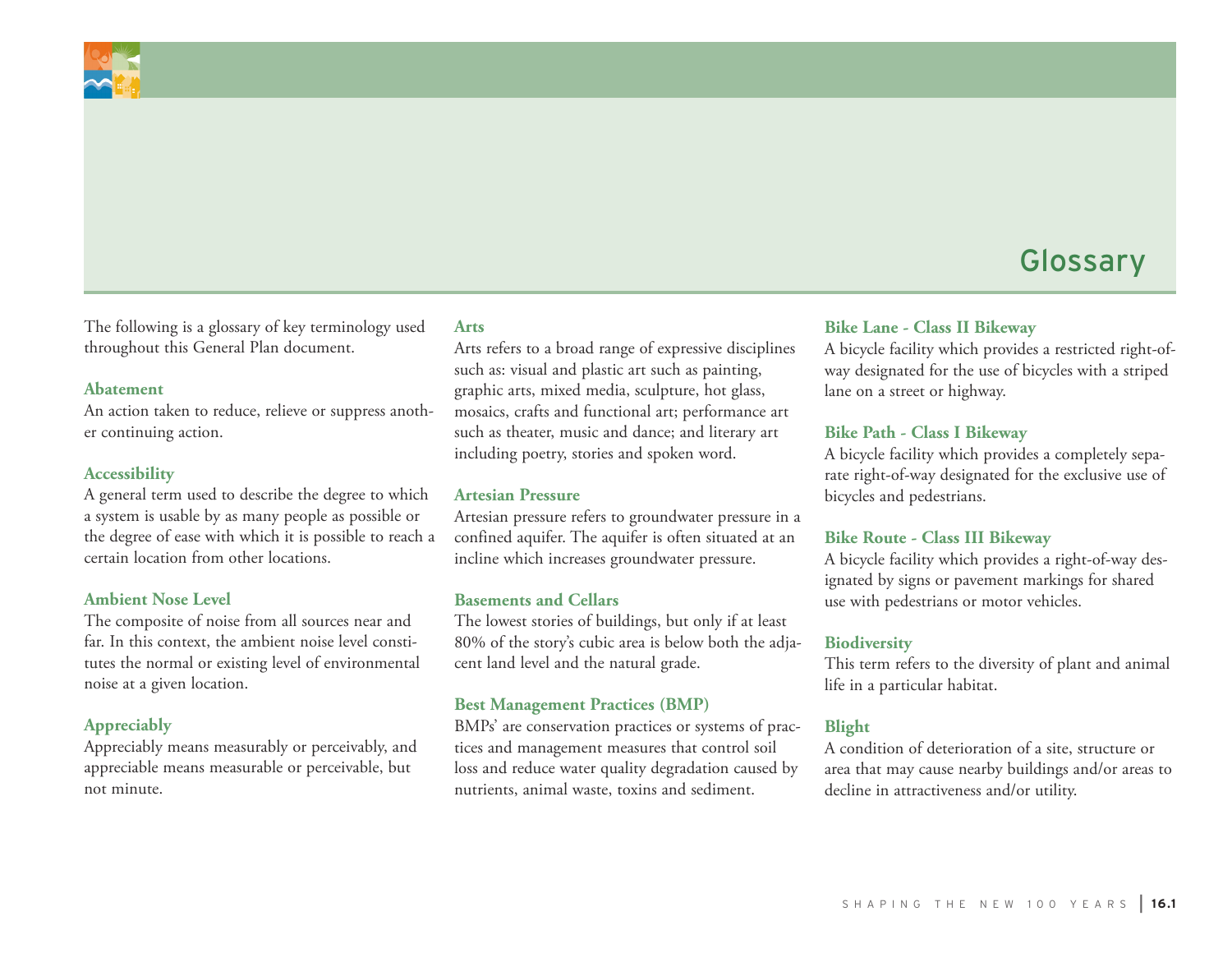## **Brownfield**

Land previously used for industrial purposes or certain commercial uses that may be contaminated by concentrations of hazardous waste or pollution and that has the potential to be reused once it is cleaned up.

## **Buffer Zone**

A buffer zone is an area of land separating two distinct land uses in order to soften or mitigate the effects of one land use on the other.

## **Building**

Any structure with a roof supported by columns or walls, including greenhouses and covered arenas.

## **Capital Facility**

Capital facilities are land, buildings and equipment, or portions thereof, valued at \$10,000 or more per unit, and with a life expectancy of at least five years.

## **Capital Improvement Program (CIP)**

A multi-year budget program established by a city or county government which schedules permanent improvements to fit the projected fiscal capability of the local jurisdiction. The program generally is reviewed annually, for conformance to and consistency with the General Plan.

## **California Environmental Quality Act (CEQA)**

A California law which sets forth a process for public agencies to make informed decisions on discretionary project approvals. The process aids decisionmakers to determine whether any environmental impacts are associated with a proposed project. It

requires environmental impacts associated with a proposed project to be eliminated or reduced, and that mitigation measures be implemented.

## **Carbon Sequestration**

The process of removing and storing carbon.

# **City**

The City of Richmond.

#### **City Limits**

The limits encompassing incorporated territory where land use is controlled by the city.

## **Climate-Friendly**

Climate-friendly refers to the various practices, standards and technologies that result in lower greenhouse gas emissions as compared to traditional approaches.

## **Community Facilities**

Community Facilities are those facilities provided either by government or nongovernment agencies for the benefit and use of the community. For the purposes of this General Plan, community facilities refer to buildings that house educational and human services, supporting social, physical, educational and economic development. Examples include schools, libraries, childcare facilities, community centers and other public facilities devoted to the social and mental health of Richmond's children, youth and adults.

#### **Community Garden**

A neighborhood-based, small-scale urban agriculture activity (primarily focused on fruits, vegetables and flowers) that can contribute to community development, environmental awareness, positive social interaction, community education and general health. This type of garden is generally divided into multiple plots for crop cultivation and maintained by individual parties.

## **Community Node**

Community nodes are major intersections that provide a mix of uses and amenities for multiple neighborhoods. They can serve as public gathering areas in addition to providing retail and higher-density housing opportunities.

## **Community Noise Equivalent Level (CNEL)**

CNEL is an Ldn with an additional 5 dBA "penalty" for the evening hours between 7 p.m. and 10 p.m. when most people are home.

## **Complete Neighborhoods**

Complete neighborhoods provide walkable access to basic necessities for living. In planning terms, a comfortable walking distance is thought to be approximately one quarter-mile. When residents have access to a range of goods and services that are typically utilized on a daily basis within this radius, neighborhoods are considered "complete."

#### **Council**

The City Council of Richmond.

## **Crime Prevention Through Environmental Design (CPTED)**

Methods of urban and architectural design that are based on the idea that design and effective use of the

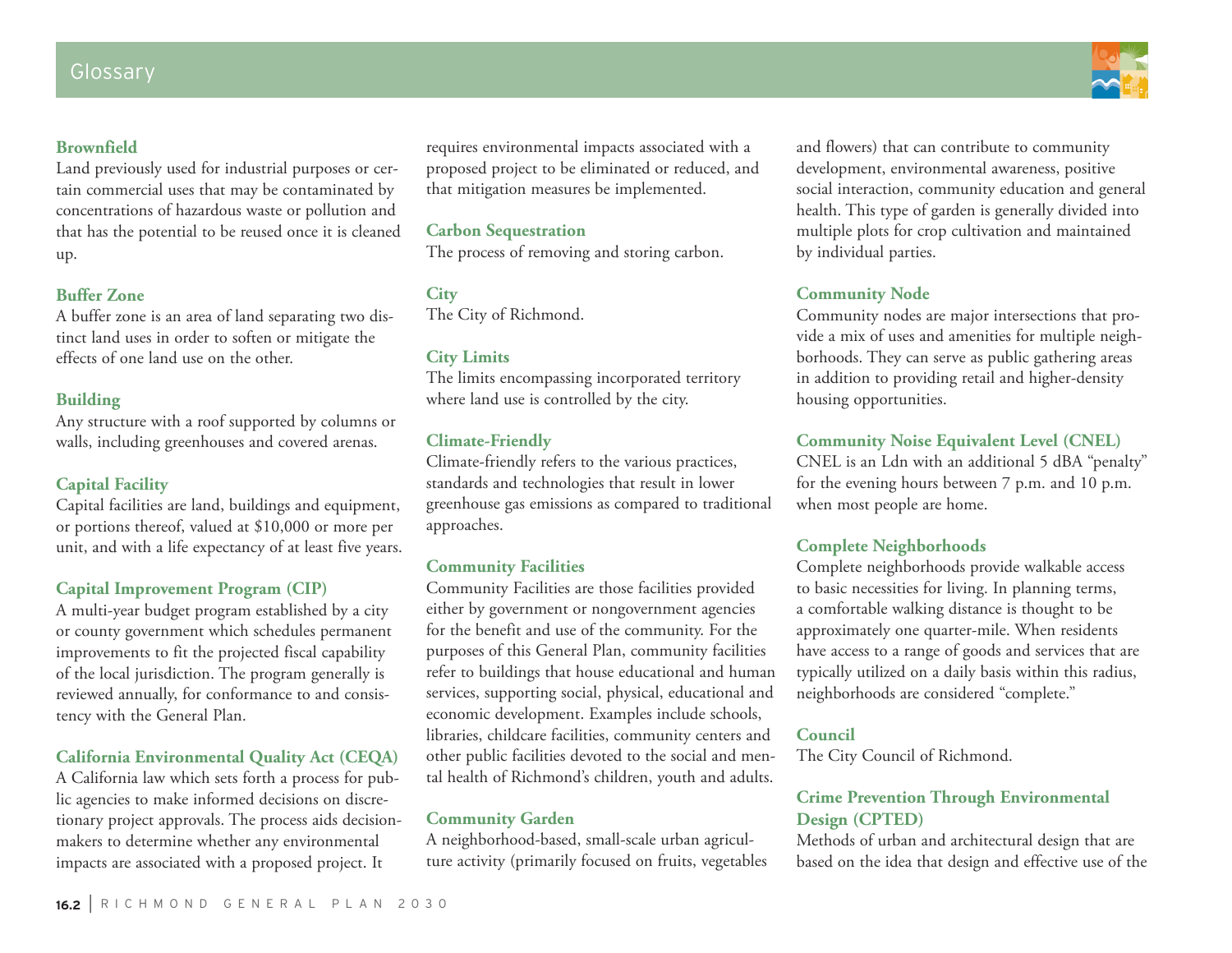

built environment can lead to reduction in the fear of crime and incidence of crime.

## **Culture**

Culture refers to a set of distinctive spiritual, material, intellectual and emotional features of a society or social group. Culture relates to patterns of human activity that are passed down from generation to generation, giving life significance and importance. Culture may be manifested in music, literature, lifestyle, foods, dress, art, theater, film, ways of living together, value systems, traditions and beliefs.

## **Cultural Amenities**

Designated space or programming for individual and group presentations, exhibitions or public performances involving music, dance, theatre, opera, literature, visual arts or any combination of media or genres currently known or which may come to be known.

## **Daylighting**

When Richmond and many other cities originally developed, naturally formed creeks, channels and seasonal wetlands were replaced with underground drainage systems. Today, efforts are being made to reopen or "daylight" these important ecosystems.

## **Day-Night Average Noise Level (Ldn)**

Ldn is a 24-hour average Leq with a 10 dBA "penalty" added to noise levels during the hours of 10 p.m. to 7 a.m. to account for increased sensitivity that people tend to have to nighttime noise.

## **Decibel (dB)**

Sound is created when vibrating objects produce pressure variations which move through air. Air pressure is characterized by amplitude which is experienced as "loudness" and frequency which is experienced as "pitch". The standard unit for measuring amplitude of noise is a decibel (dB). Other measures of noise include equivalent energy noise level (Leq), day-night average noise level (Ldn) and community noise equiv-**Earthquake Fault Zone** alent level (CNEL)

## **Dedication**

The transfer of property from private to public ownership.

## **Density**

Density refers to the development capacity of residential land. It is described in dwelling units per acre of land.

## **Development**

The construction, erection, placement or appreciable alteration of a structure, including mobile dwelling units, it also means appreciable surface alteration, including grading, surfacing, excavation, fill or mounding of land, or deposition of material.

## **Development Impact Fees**

Within urbanized communities, which are near build out, development impact fees are collected to mitigate their neighborhoods and regions. the impact of new development through provision of a proportionate share of the financing needed for identi-**Equivalent Energy Noise Level (Leq)** fied pubic facilities and to maintain existing levels of service for that community.

#### **Districts**

A district is an area that provides a unique mix of uses including industrial, office, retail, residential and open space that serve the entire community. Districts also represent geographic areas or zones where there is a concentration of related or complementary activities and uses.

The State Geologist establishes Earthquake Fault Zones around surface traces of active faults and distributes maps of these areas for planning purposes.

## **Ecological Footprint**

An ecological footprint is a measure of the impact that human activities have on the environment.

#### **Environmentally Sensitive Lands (ESL)**

Land containing steep hillsides, sensitive biological resources, coastal beaches, sensitive coastal bluffs, or Special Flood Hazard Areas.

## **Equitable Development**

Equitable development is an approach to creating healthy, vibrant, communities of opportunity. Equitable outcomes come about when smart, intentional strategies are put in place to ensure that low-income communities and communities of color participate in and benefit from decisions that shape

Leq is a time-averaged sound level; a single-number value that expresses the time-varying sound level for the specified period as though it were a constant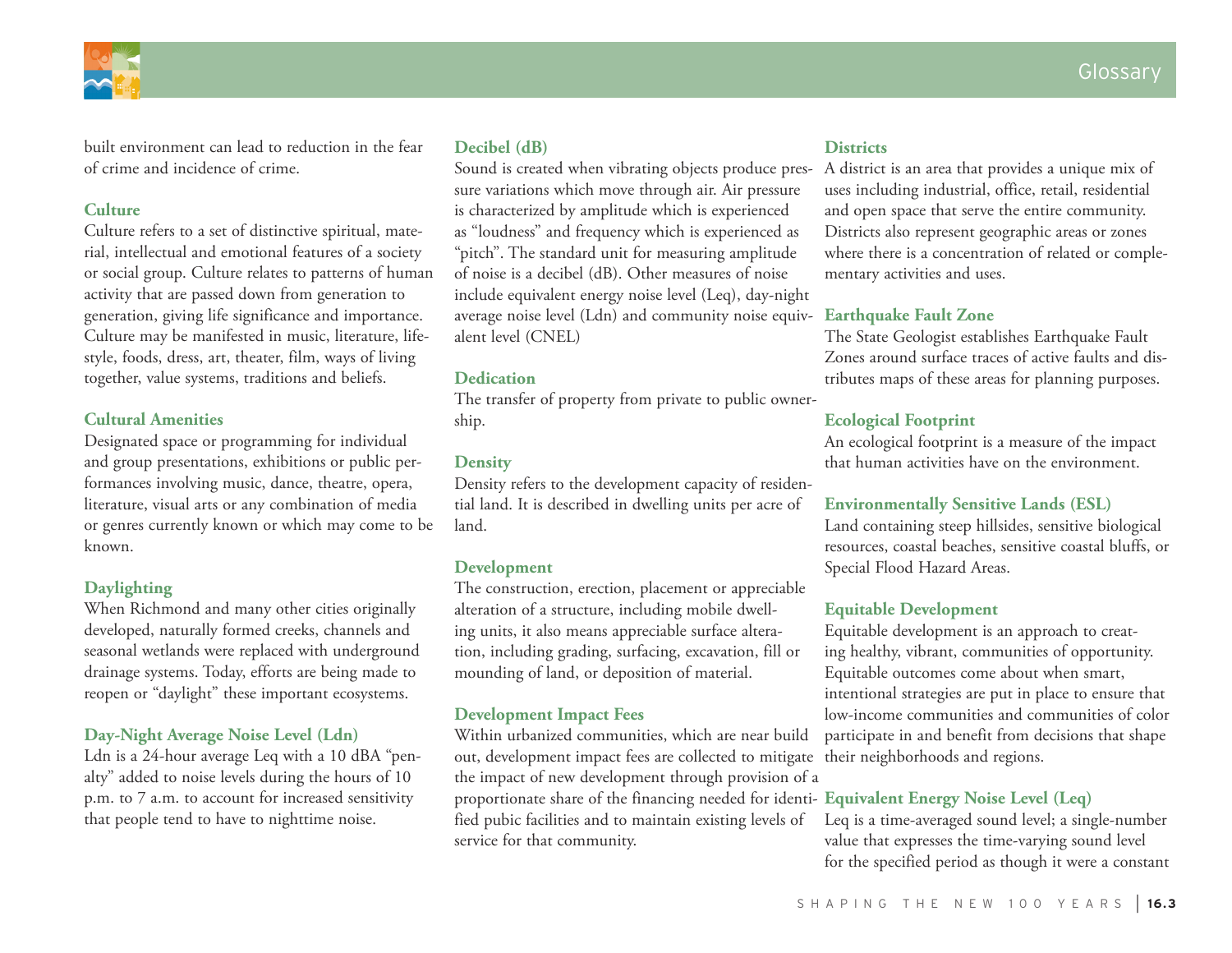## Glossary

sound level with the same total sound energy as the time-varying level.

### **Floodplain**

Any land area susceptible to being inundated by flood waters from any source.

## **Floor Area**

The area of all floors, regardless of composition including soil, under roof in or connected to buildings, including porches, decks, carports, and attic floors to the extent that the height of the ceiling is five feet or more above the floor.

## **Floor Area Ratio (FAR)**

The numerical value obtained by dividing the gross floor area of all buildings on a premise by the total area of the premises on which the buildings are located.

#### **Form-Based Code**

A form-based code regulates development to achieve a specific urban form. This type of code centers on controlling the form of the public and private realms while offering considerable flexibility in building use.

#### **Gateway**

An entrance corridor that heralds the approach of a new landscape and defines the arrival point as a destination.

#### **Grading**

Any earthwork that involves grubbing, excavating, embanking, or filling.

#### **Green**

Green is a term used to imply that a service, product, technology or practice is environmentally friendly or sustainable.

## **Green Collar Jobs**

This term refers to manufacturing, distribution, recycling and other jobs that are associated with emerging industries that reduce energy consumption and support alternative development. Economists predict robust job growth in this job category.

#### **Green Economy**

The green economy includes renewable energy sources, organic produce and products, green buildings, alternative fuel vehicles and more.

### **Green Streets**

Green streets use vegetation and permeable materials in the public right-of-way to manage stormwater runoff, reduce flows, improve water quality and enhance watershed health.

#### **Ground Aquifer**

A ground aquifer is an underground layer of sand, gravel, or rock saturated with water.

#### **Hazardous Material/Waste**

A substance or combination of substances which, because of quantity, concentration, or physical, chemical or infectious characteristics, may: 1) cause or significantly contribute to an increase in mortality or an increase in serious irreversible, or incapacitating reversible, illness; or 2) pose a substantial present or potential hazard to human health or the environment when improperly treated, stored, transported or disposed of or otherwise managed.

## **Heat-island Effect**

The heat-island effect is increased local or neighborhood temperatures in metropolitan areas as compared to surrounding rural areas. This increase in temperature is largely due to the modification of the land surface to materials such as concrete and asphalt that have different thermal and radiative properties and to waste heat generated by energy usage.

#### **Hotspots**

Hotspots are problematic intersections or areas that tend to experience high rates of vehicular, bicycle or pedestrian accidents. Hotspots warrant concentrated efforts to pinpoint issues and improve safety.

#### **Impact**

The effect of any man-made actions or indirect repercussions of man-made actions on existing physical, social, or economic conditions.

## **Including**

Includes but is not limited to the items listed, consistent with the text and purposes of the General Plan and the Richmond Hills Initiative.

## **Infill Development**

Refers to the development of vacant land (usually individual lots or left-over properties) within areas that are already largely developed.

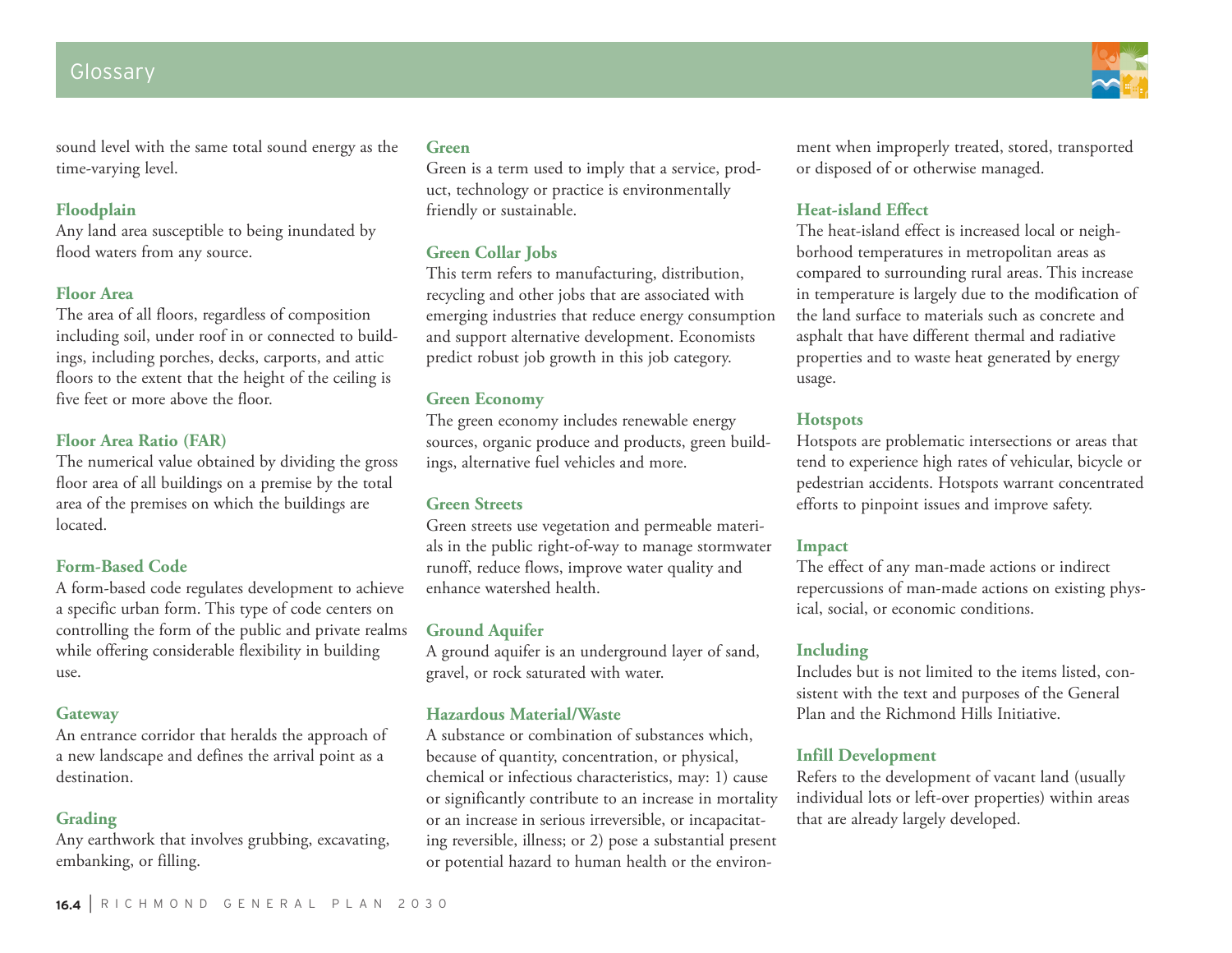

#### **Infrastructure**

Infrastructure refers to the facilities, buildings or equipment and structures that support utilities, transportation, communication, waste disposal, and community activities. In this General Plan the term infrastructure encompasses a wide range of public services including water, sewers, garbage collection, flood control, gas and electricity, solid waste disposal, wastewater treatment and streets.

#### **Integrated Resource Recovery Facility**

An Integrated Resource Recovery Facility (IRRF) combines in one facility the capability to recycle, compost organic wastes (including sewage sludge) and convert waste into energy through landfill gas recovery. A combined system provides both environmental and community benefits, reducing costs for the customer while creating a more efficient and comprehensive recycling operation.

#### **Intensity**

Intensity describes the degree to which a property can be developed – allowable building square footage, height and proportion of lot coverage. Intensity is generally measured by floor-area ratio (FAR) which represents the relationship between the total square footage of development on a lot and the area of that lot.

### **Jobs-Housing Balance**

A planning tool used to achieve an optimal number of jobs to housing units within a jurisdiction, matching the skills of the workforce with housing costs, sizes, and locations.

### **Joint Use**

The development of two or more adjacent zoning lots located in the same zoning district and used for a single, unified development. Also refers to the shared use of recreational areas by the school and community during non-school hours as defined in joint use lease agreements.

#### **Key Corridor**

A key corridors is a commercial street that provide local-serving retail, multi-family housing and other community uses within walking distance of residential neighborhoods. These corridors are pedestrianfriendly, support multiple types of travel and feature a mix of uses and development intensities that meet the needs of adjacent neighborhoods. While major activity centers, community nodes and gateways generally occur at the intersection of two corridors, key corridors link multiple neighborhoods to each other and to regional destinations.

#### **Landmark**

A landmark is a building, site, object, structure, or significant tree(s), having historical, architectural, social or cultural significance and marked for preservation by the local, state, or federal government. A landmark also refers to a visually prominent or outstanding structure or natural feature that functions as a point of orientation or identification.

#### **Landslide**

A form of ground failure where there is a relatively rapid downslope movement of a dry mass of soil, rock and rock debris. The term is often used to

include the sliding of wet earth masses such as mudslides and earthflows.

#### **LEED Standards**

Leadership in Energy and Environmental Design (LEED) Standards are standards developed by the United States Green Building Council to evolve and encourage green building practices. The LEED green building rating system ranks buildings based on sustainable site development, water savings, energy efficiency, materials selection and indoor environmental quality.

#### **Level of Service (LOS)**

A qualitative measure describing operational conditions within a traffic stream. LOS ratings typically range from LOS A, which represents free flow conditions to LOS F, which is characterized by forced flow, heavy congestion, stop-and-go traffic, and long queues forming behind breakdown points.

#### **Liquefaction**

A process that occurs when sand, silt, or gravel experiences a sudden loss of strength due to water saturation. Similar to landsliding and mud flows, liquefaction is a form of ground failure where the ground does not hold together.

#### **Lot**

A parcel, tract, or area of land established by plot, subdivision or other legal means to be owned, used, or developed.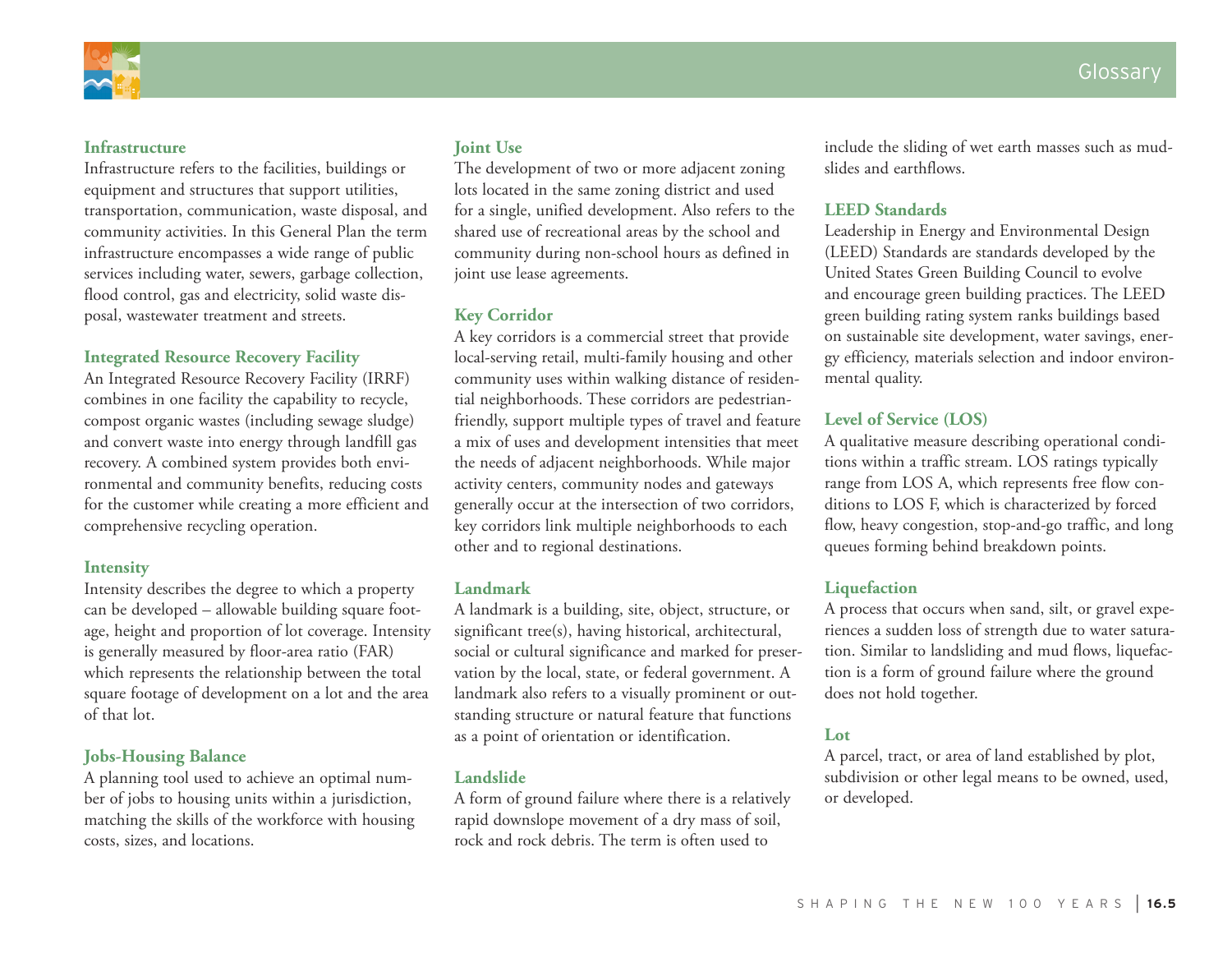### **Major Activity Centers**

Major activity centers are the primary urban centers that provide a wide mix of retail, office, housing and entertainment-related uses serving the City and region.

## **Mitigation**

An action which reduces the impact or effect of a development or capital project.

## **Mixed-Use**

A development consisting of two or more land uses that are combined in a single structure or located on a single site, with functional interrelationships between uses and a coherent design. Typically, mixed-use can be done in the following ways: Vertical Mixed-Use – A single structure with the above floors used for residential or office use and the ground floor for retail/commercial, and Horizontal Mixed-Use – A single structure which provides retail/commercial in the portion fronting a public or private street with attached or detached residential or offices uses located behind or to the side of a single site.

#### **Multi-modal**

Refers to the availability of multiple transportation options, especially within a system or corridor.

## **Neighborhood**

A planning area commonly identified as such in a community's planning documents, and by the individuals residing and working within the neighborhood. Documentation may include a map prepared for planning purposes, on which the names and boundaries of the neighborhood are shown.

## **Neighborhood Node**

A neighborhood node provides local retail, community services, urban parks and small public gathering areas or other community amenities that support residents' daily needs.

## **Net Zero Energy**

Net zero energy is achieved when the amount of electricity put back into the grid equals the amount used from the grid, on an annual basis. The net zero energy concept is based on the State Department of Energy's Zero Energy Homes research initiative. A net zero energy structure combines state-of-the-art, energy-efficient construction and appliances with commercially available renewable energy systems such as solar electricity and results in net zero consumption from utility provider.

#### **Noise**

Any unwanted sound which is undesirable because it interferes with speech, hearing, sleep, or is intense enough to damage hearing or is otherwise annoying. The State Noise Control Act defines noise as "... excessive, undesirable sound..."

#### **Noise Attenuation**

The ability of a material, substance, or medium to reduce the noise level from one place to another or between one room and another. Noise attenuation is specified in decibels.

## **Noise-Sensitive Land Use**

Those specific land uses which have associated indoor and/or outdoor human activities that may be subject to speech, hearing or sleep interference, and/ or annoyance from noise produced by community sound sources. Such human activity typically occurs daily for continuous periods of 24 hours or is of such a nature that noise is significantly disruptive to activities that occur for short periods.

## **Peak-Hour**

The period during which the highest number of trips occur during a single hour in the day.

## **Planning Area**

A city's planning area includes not only the city and its sphere-of-influence, but areas which bear some relation to the City's planning even though they may not be annexed or served by the City.

## **Police Power**

The inherent right of a government to restrict an individual's conduct or use of his/her own property in order to protect the health, safety, and welfare and morals of the community.

## **Port Priority Use**

Port priority use areas include within their premises marine terminals and directly-related ancillary activity such as container freight stations, transit sheds and other temporary storage, ship repairing, support transportation uses including trucking and railroad yards, freight forwarders, government offices related to the port activity, chandlers and marine services.

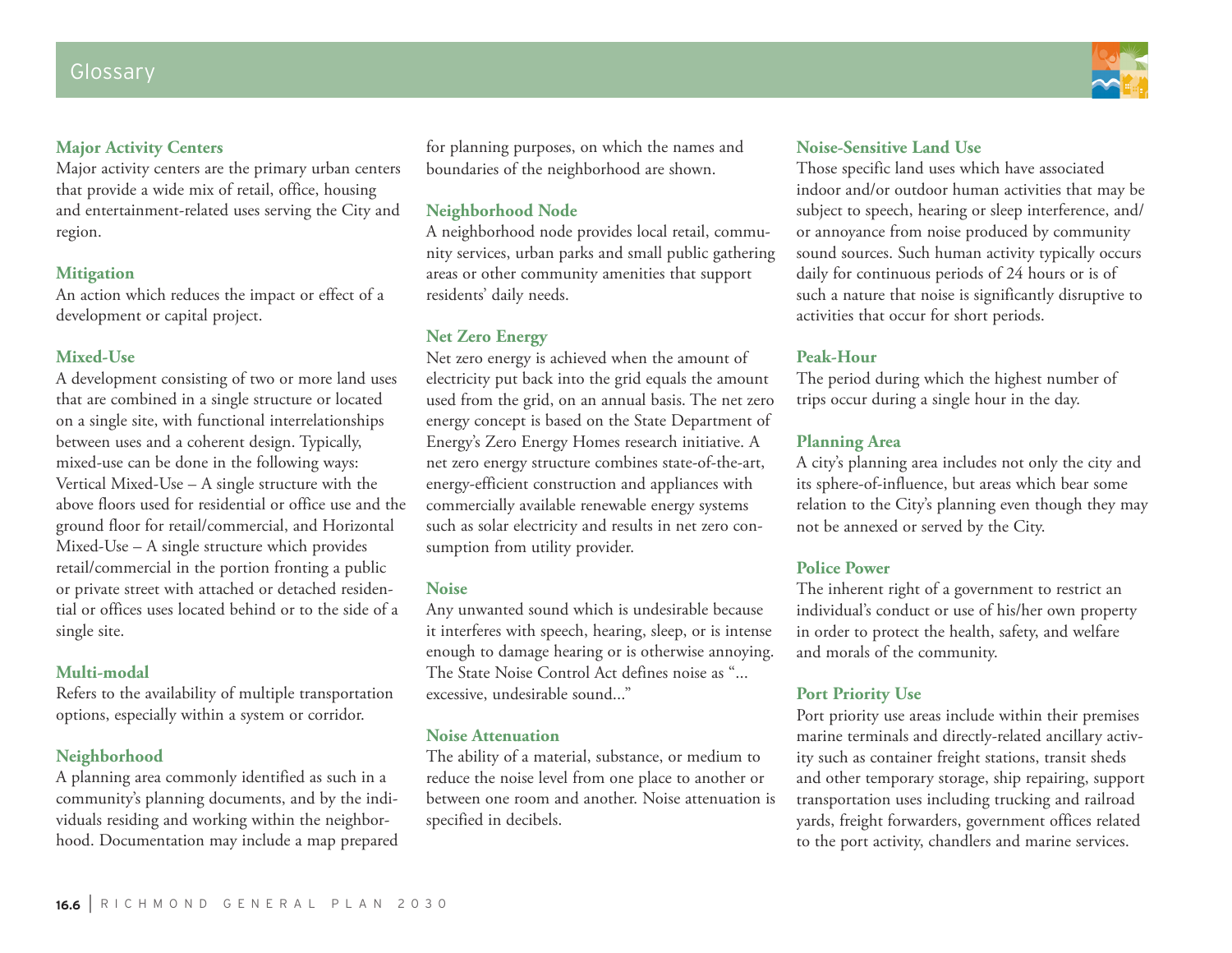

#### **Practicable**

Capable of being done or put into effect.

## **Public Right-of-way**

The right-of-way includes the roadbed and adjacent lands in public control, including lands utilized for roadway protection, storm drainage, public utilities, pedestrian travel, and roadside planting.

## **Receiving Area**

An area where high density or medium density residential development is permitted by this General Plan, low density residential development is permitted by a Specific Plan or in a Planned Area District, or that is designated by the City Council.

## **Retail Leakage**

Retail leakage describes the loss of consumer dollars generated in one jurisdiction and spent in another. When a Richmond resident or wage earner makes a purchase in an adjacent city, the sales tax revenue benefits the city where the money is spent instead of the city where the money is earned.

#### **Richmond Hills Initiative Area**

Richmond Hills Initiative Area is the land designated by Assessors Parcel Numbers 435-190-001, 435- 200-004, 435-200-007, 435-200-008, 435- 210- 001, 435-210-006, 435-210- 007, 435-230- 004, 435-230-005, 435-230-006, 435-230-007, 435- 230-008, 435-230-009, 435-230-011, 435- 230- 012, 435-230-013, 435-230-014, 435-230-015, 435-230-020, 435-230-021, 435-230-023, 435- 230-027, 435-230-028, 435-230-030, 435-230038, 435-230-040, 435-230- 042, 435-230-043, 435-230-045, 435-230-046, 435-230-050, 435- 230-051, 435-230-052, 435-240-001, 435-240-002, 435-180-008, 435-180-005, and 435-300-009.

## **Routes of Regional Significance**

A route which connects two or more "regions" in a county and carries a significant amount of throughtraffic. The Contra Costa Transportation Authority designates routes of regional significance in Contra Costa County.

#### **Small-scale Farms and Ranches**

Small-scale dairy farms, pig farms, poultry ranches, Christmas tree farms or nurseries are those that are commonly classified as, or considered to be small in their respective lines of activity. (The City Council can particularize these definitions by appropriate legislation and actions, in all cases in full compliance with the substantive content and purposes of the Richmond Hills Initiative, if applicable.)

#### **Special States Species**

Plants and animals that are listed, proposed for listing, or candidates for listing as endangered or threatened under the Federal or State Endangered Species Acts, rare or endangered under the California Environmental Quality Act, including locally rare species addressed in California Code of Regulations Sections 15380 and 15125(c), listed as rare under the California Native Plant Protection Act, or protected under California Fish and Game Code Sections 3511, 4700, 5050, and 5515.

#### **Structure**

Any building, tower, utility line, dam, tank, or any other, artifact constructed, erected, or placed on a parcel, the existence or use of which requires location on the ground or attachment to something located directly or indirectly on the ground.

## **Traditional Zoning**

Also referred to as "Euclidean Zoning," traditional zoning is characterized by a separation of land uses into designated geographic areas. Dimensional standards are typically applied to lots within each zoning district, regulating height, setbacks, lot coverage, lot sizes, etc. This is the most common type of zoning and is used in small and large cities.

#### **Urban Forest**

Urban forests include trees and tree-canopy coverage in urban environments.

#### **Urban Limit Line**

An urban limit line designates a boundary beyond which no urban land uses may be permitted. The intent of Contra Costa County's Urban Limit Line Policy is to preserve non-urban agricultural lands, open space and environmental resources.

## **Quiet Zones**

Areas where trains do not have to sound their horns when approaching a grade crossing. The federal government allows local jurisdictions to establish train horn quiet zones with the implementation of supplementary and alternative safety measures to compensate for loss of the train horn usage.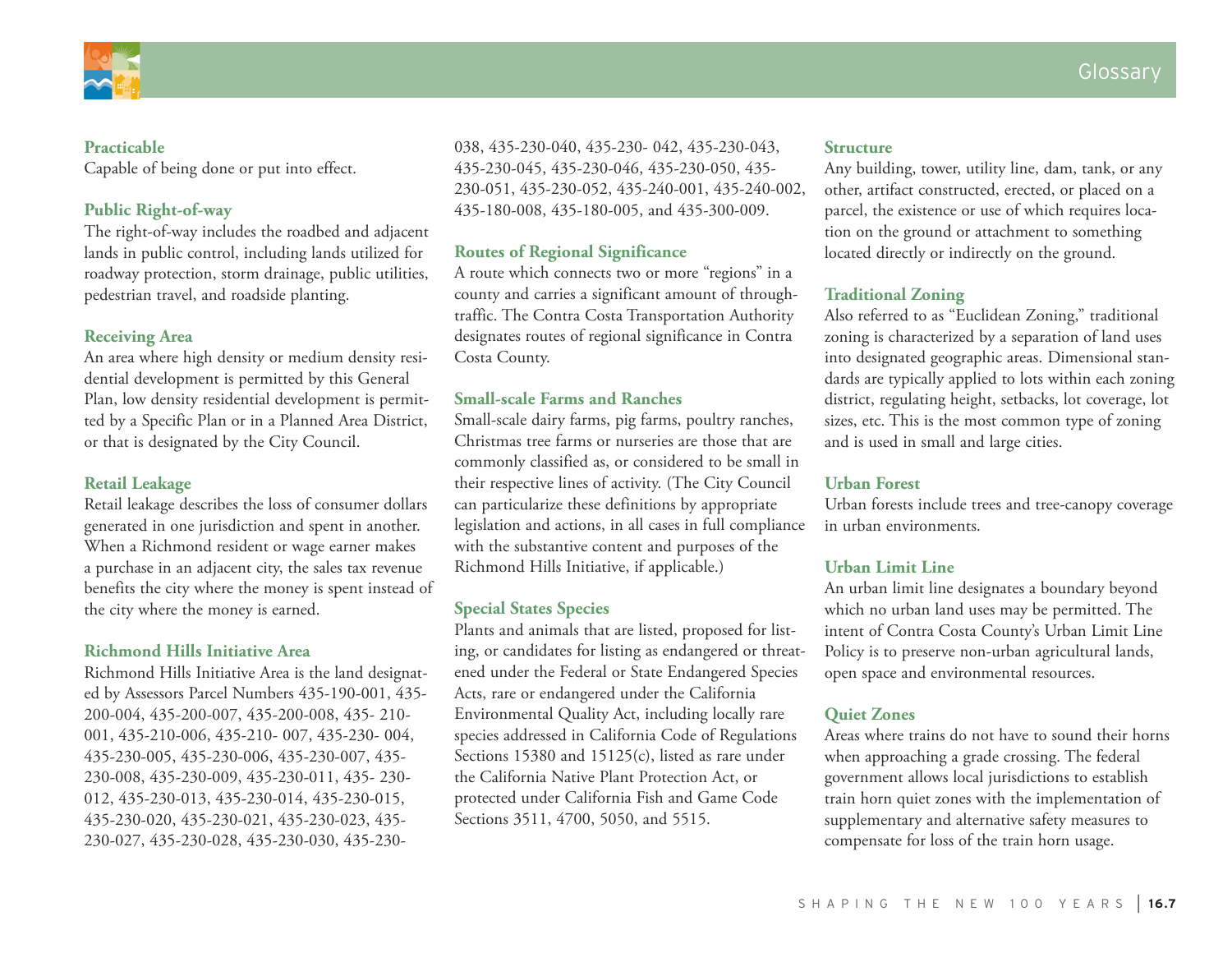## **Redevelop**

To demolish existing buildings; or to increase the overall floor area existing on a property; or both; of whether a change occurs in land use.

## **Redevelopment**

The legally authorized process of rehabilitating or rebuilding a deteriorated section of a City using municipal powers and finances to reassemble properties, replace infrastructure, or otherwise assist in creating new facilities and stimulating private development.

The imparting of new economic and community life in an existing neighborhood, area, or business district while at the same time preserving the original building stock and historic character.

#### **Rideshare**

Transportation of more than one person for commute purposes, in a motor vehicle, with or without the assistance of a commuter matching service.

## **Sea Level Rise**

A rise in the level of the ocean's surface; especially the mean level halfway between high and low tide.

## **Seiche**

A wave that oscillates from a few minutes to a few hours within enclosed or restricted bodies of water such as lakes, bays or gulfs as a result of seismic or atmospheric disturbances.

## **Sensitive Receptors**

Land uses considered to be sensitive receptors include residential, schools, child care centers, acute care hospitals, and long-term health care facilities. Sensitive receptors are determined based upon special factors which may include the age of the users or occupants, the frequency and duration of the use or occupancy, continued exposure to hazardous substances as defined by federal and state regulations, and the user's ability to evacuate a specific site in the event of a hazardous incident.

## **Shared Parking**

Parking spaces shared by more than one user. Allows multiple users on one site to take advantage of different parking demand peaking characteristics. Offsite shared parking arrangements can also be used to meet parking needs by utilizing available off site parking supply.

## **Shoreline**

The interface of land, tidal water and its related ecology.

## **Specific Plan**

A special set of development standards that apply to a particular geographical area.

## **Sphere-of-Influence**

Refers to unincorporated areas which may ultimately be annex and served by a city.

#### **Stormwater**

The flow of water, which results from precipitation, immediately following rainfall.

## **Street Furniture**

A collective term for objects and pieces of equipment installed on streets and roads for various purposes, including benches, bollards, post boxes, phone boxes, streetlamps, street lighting, traffic lights, traffic signs, direction signs, bus stops, taxi stands, outside lavatories, fountains and memorials, and waste receptacles.

## **Subsidence**

The gradual, local setting sinking of the earth's surface with little or no horizontal motion. Subsidence is usually the result of gas, oil, or water extraction, hydro compaction, or peat oxidation, and not the result of a landslide or slope failure.

## **Suburban**

Inhabited districts located either on the outer rim of a city or outside the official limits of a city.

## **Sustainable Development**

Development that meets the needs of the present without compromising the ability of future generations to meet their needs. In the City of San Diego, the result would be compact, village-like development that ensures the maximum use of underutilized sites, encourages the use of public transport, cycling and walking over the use of the private car, and minimizes water, air, biological and other impacts on the local environment and communities.

## **Tax Increment Financing (TIF)**

Tax increment is the agency's base financing tool and is based upon the cumulative assessed value